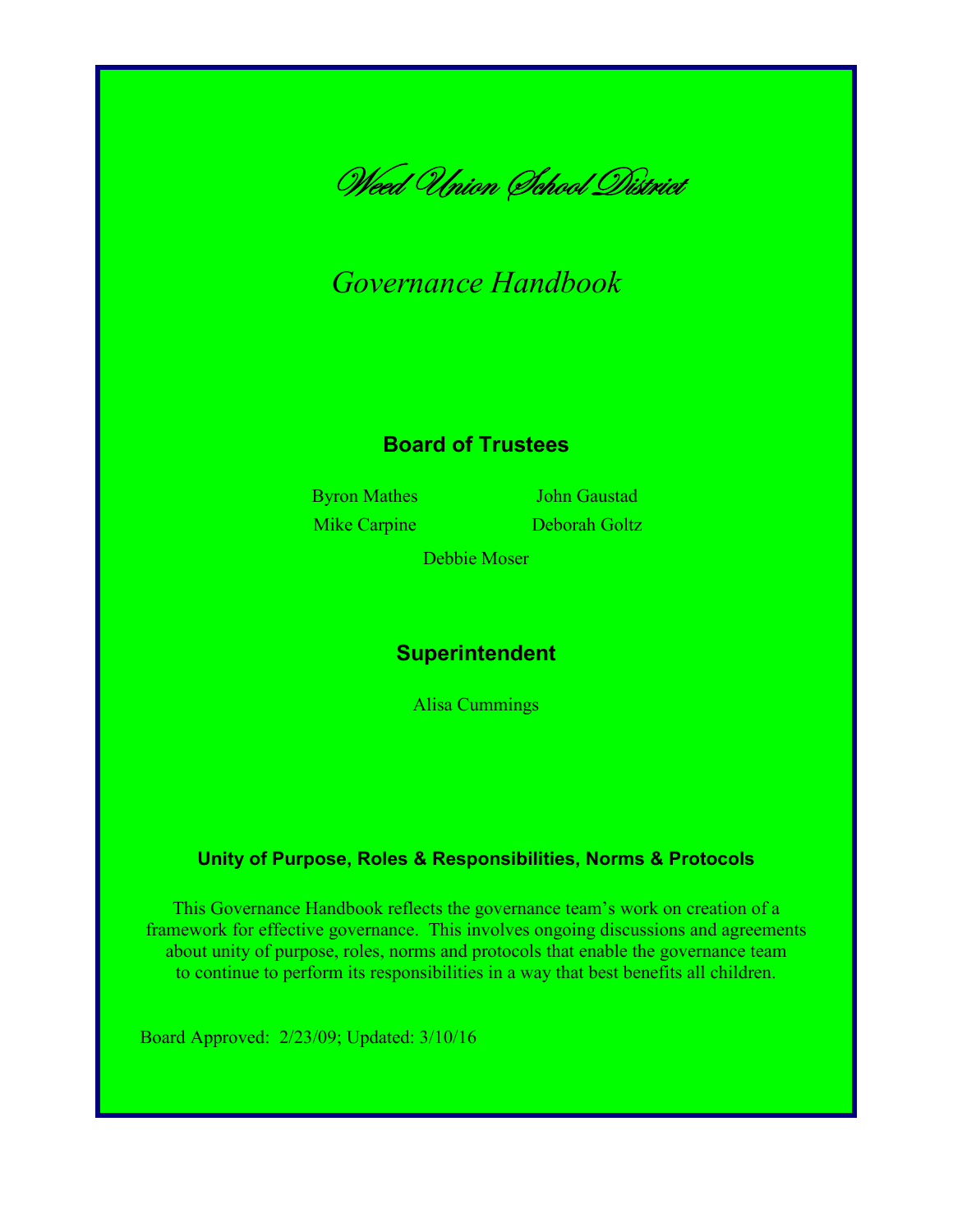# *Weed Union School District Governance Handbook*

# **Table of Contents**

| Our Unity of Purpose:                                                                                                                                                                                                                |  |
|--------------------------------------------------------------------------------------------------------------------------------------------------------------------------------------------------------------------------------------|--|
|                                                                                                                                                                                                                                      |  |
| Discussion of Roles and Responsibilities:                                                                                                                                                                                            |  |
| A Discussion of Governance <i>manual communicanal contract of Governance</i> 5                                                                                                                                                       |  |
| To the Weed Union Governance Team Effective Governance Means [1001] [60] To the Weed Union Governance Team Effective Governance Means                                                                                                |  |
| What the Board Needs From the Superintendent [11] Matter the Board Needs From the Superintendent [7] Matter Su                                                                                                                       |  |
|                                                                                                                                                                                                                                      |  |
| <b>Sustaining a Positive Culture:</b>                                                                                                                                                                                                |  |
|                                                                                                                                                                                                                                      |  |
| Our Team Norms and Meeting Guidelines <b>Manual Accord Contract Contract Contract Contract Contract Contract Contract Contract Contract Contract Contract Contract Contract Contract Contract Contract Contract Contract Contrac</b> |  |
|                                                                                                                                                                                                                                      |  |
| <b>Supportive Structures and Processes:</b>                                                                                                                                                                                          |  |
|                                                                                                                                                                                                                                      |  |
| Protocols and Procedures to Facilitate Governance Leadership [13] [13] Protocols and Procedures to Facilitate Governance Leadership                                                                                                  |  |
|                                                                                                                                                                                                                                      |  |
|                                                                                                                                                                                                                                      |  |
|                                                                                                                                                                                                                                      |  |
| Role in Public 14                                                                                                                                                                                                                    |  |
| Performing the Board's Responsibilities and Jobs:                                                                                                                                                                                    |  |
| Setting Direction for the District                                                                                                                                                                                                   |  |
|                                                                                                                                                                                                                                      |  |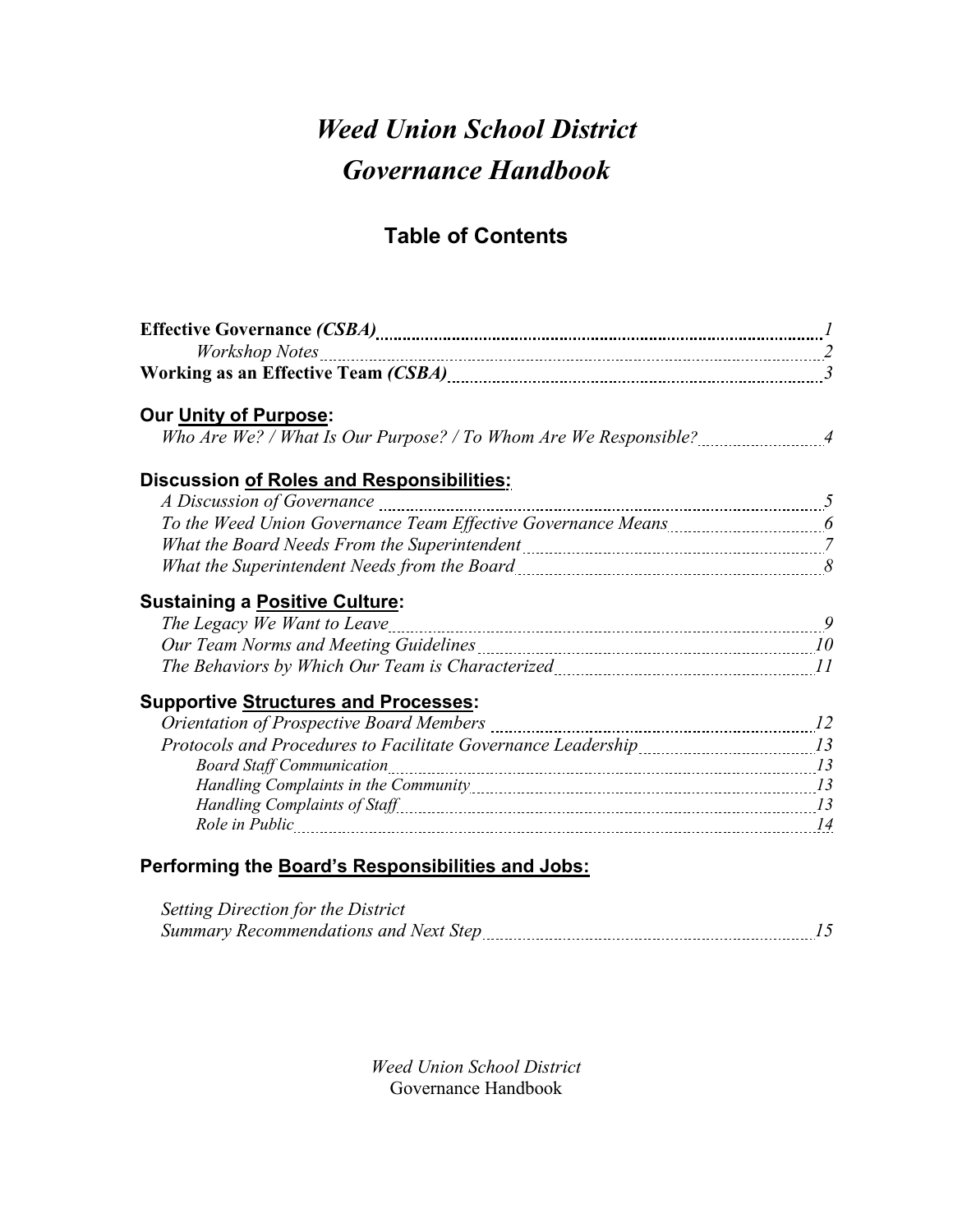*The Weed Union School District Governance Handbook was reviewed and revised in January 2009.*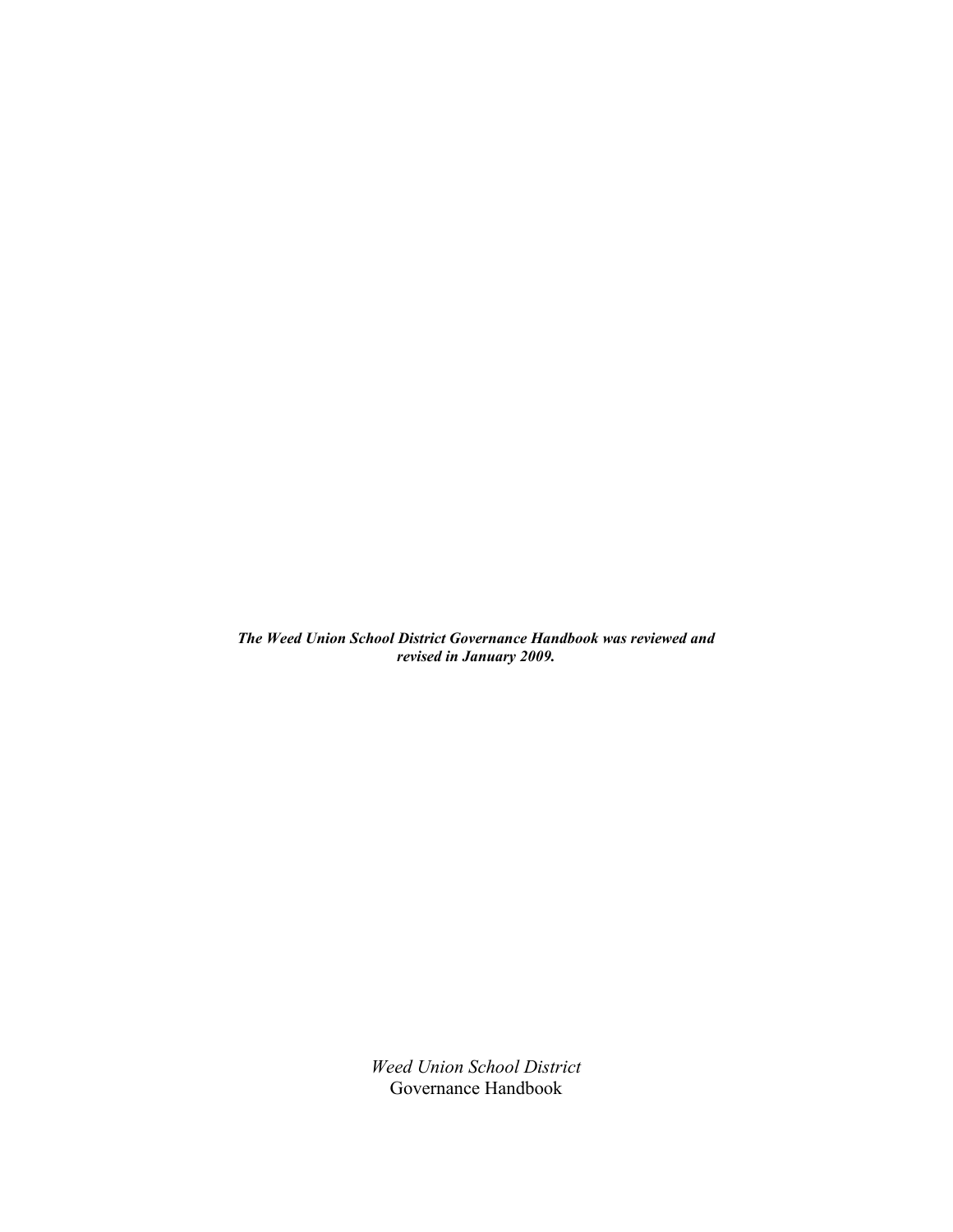### *Effective Governance*

*California School Boards Association*

#### **Governance – A Definition**

#### **School district governance is the act of transforming the needs, wishes and desires of the community into policies that direct the community's schools.**

As the governance team fulfills responsibilities in the areas of setting direction, human resources, policies, student learning and achievement, finance, judicial appeals, collective bargaining, and community relations and advocacy, the way in which governance team members perform the governance role is critical.

Whether in the boardroom, out in the community or at home, board members are always trustees for the district. The integrity of the school district's educational program is dependent upon the responsible and professional manner in which each board member, and the board collectively, fulfills governance roles and responsibilities with the superintendent. The demeanor of governance team members sends an important message to the public.

Utilizing effective governance techniques, private citizens, once elected to school boards, work with the superintendent to keep all district efforts focused on student learning. Effective governance tenets encompass the basic characteristics and behaviors that enable governance team members to effectively create a climate for excellence in a school district.

The community elects school board members to set and monitor the direction of the school district, but the district superintendent will translate all efforts into action. It is therefore vital that the board and superintendent have a respectful and productive working relationship based on trust and open communications.

Working as a group, board members and the superintendent leverage the efforts of the professional staff by setting a direction for the district reflective of the community's wishes for its children, by creating a supportive framework for action in the district, by holding the system accountable through mutually agreed upon mechanisms, by providing support to students and staff through behaviors and actions, and by demonstrating community leadership on behalf of children, district schools and public education. When this is done effectively, the chances of a climate for excellence being created in which students thrive, increases dramatically.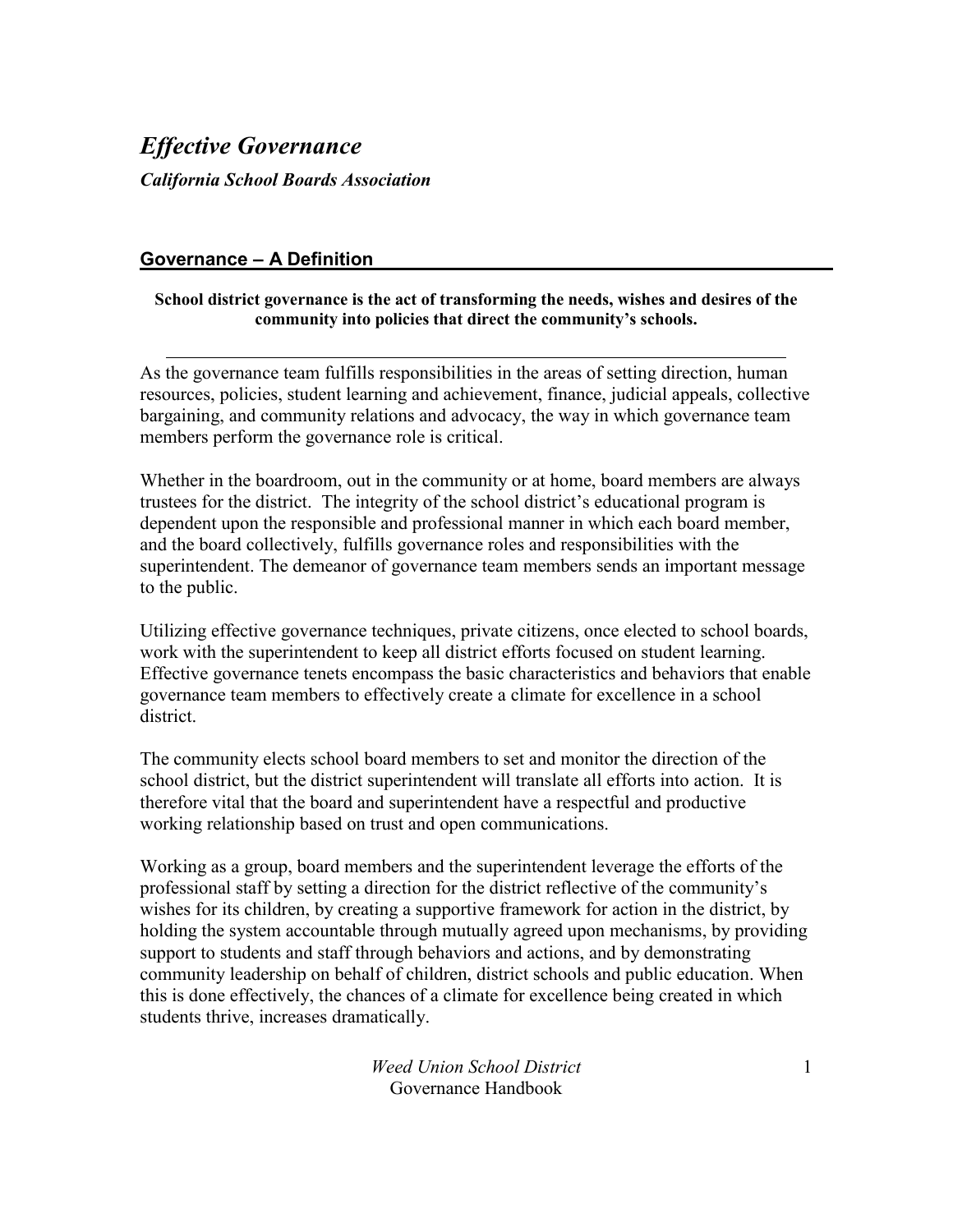#### **WORKSHOP NOTES**

#### **1. The best things about our school board are…**

- Familiarity with the community
- Willing to work
- Striving to improve community support for the schools
- The reputation of "good schools" will draw people in
- Commitment to marketing the schools and district
- Strong passion for students they are our future
- Willingness to investigate charter schools
- Open to new ideas
- Respectful towards each other
- Agree to disagree
- $\bullet$  Try to have unity
- Follow protocols

#### **2. Areas we can improve upon as a governance team…**

- Learning the ropes of boardsmanship
- Exploring ideas to better serve students and community:
	- A. Charter schools
	- B. City school district collaboration (ie: Joint meetings, discussing joint interest, ongoing 2x2 meetings between city and school districts)
	- C. Articulation with the high school district
	- D. Informing and engaging all our community stakeholders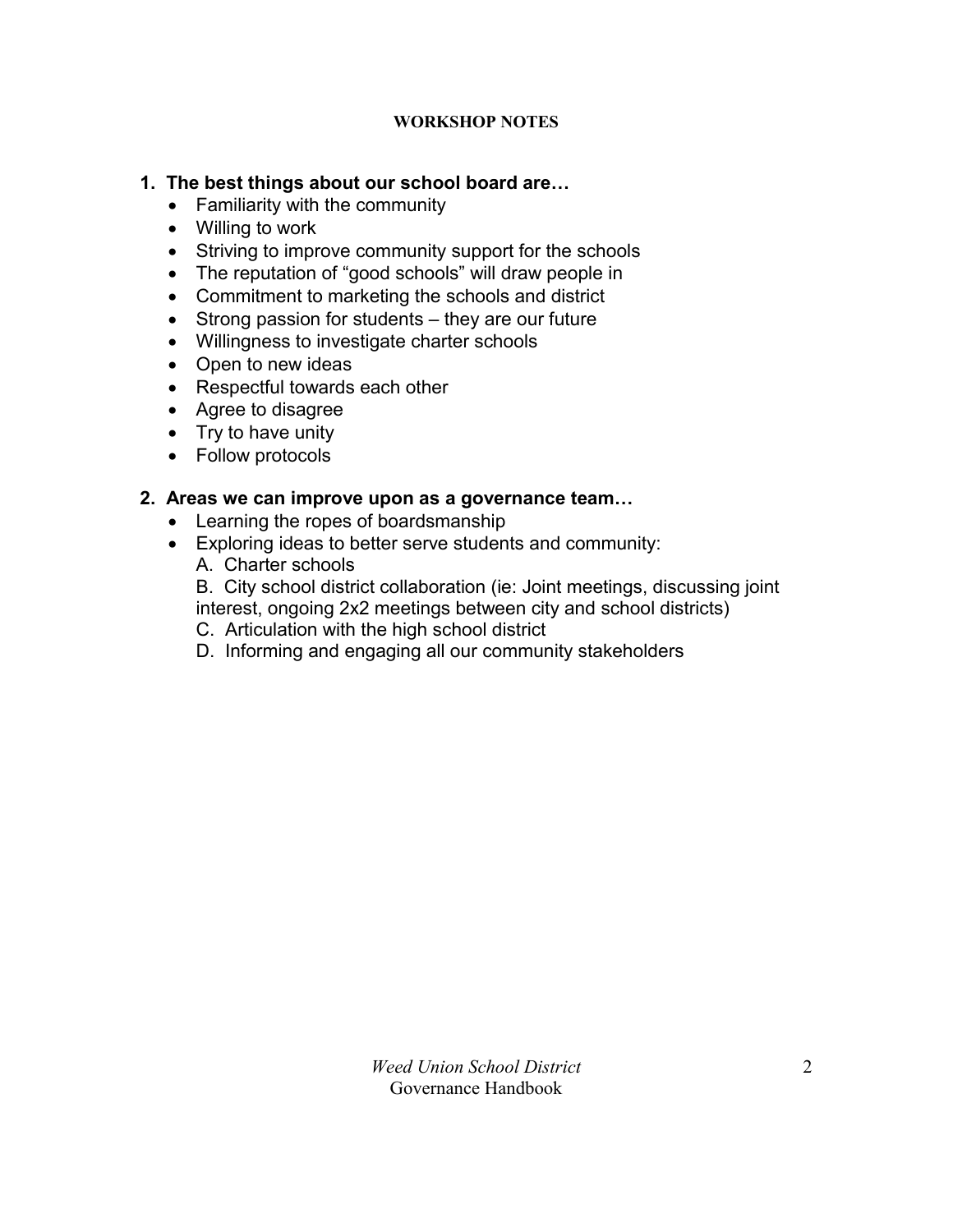# *Working As An Effective Team*

*California School Boards Association*

To effectively focus all district efforts on student learning and achievement for all students, a governance team needs to have a unity of purpose, a mutual understanding of roles, positive working relationships and supportive structures and processes. One of the chief ways a governance team can strengthen or maintain its effectiveness is to periodically assess its own performance in these areas.

#### **Unity of Purpose**

The foundation of effective governance is the common focus governance team members share that helps them transcend their individual differences to fulfill a greater purpose. Unity of Purpose is the super-ordinate goals, the core values and beliefs governance team members share in common about children, the district and public education.

#### **Roles**

Effective teams value and respect their essential roles, reach mutual agreement on the roles of the board and superintendent and strive to operate within them.

#### **Culture**

Culture is the positive or negative atmosphere created by the way people in an organization treat each other. Teams have unwritten (implicit) or written (explicit) agreements about how they will behave with each other and others. These behavioral ground rules, often called norms, enable teams to build and maintain a positive culture or shift a negative one.

#### **Structure and Process**

How boards operate and how they do business as an effective team occurs when members discuss and agree on the formal structures and processes used by the board (e.g., agenda structure, visiting schools, handling complaints or concerns from the community, bringing up a new idea).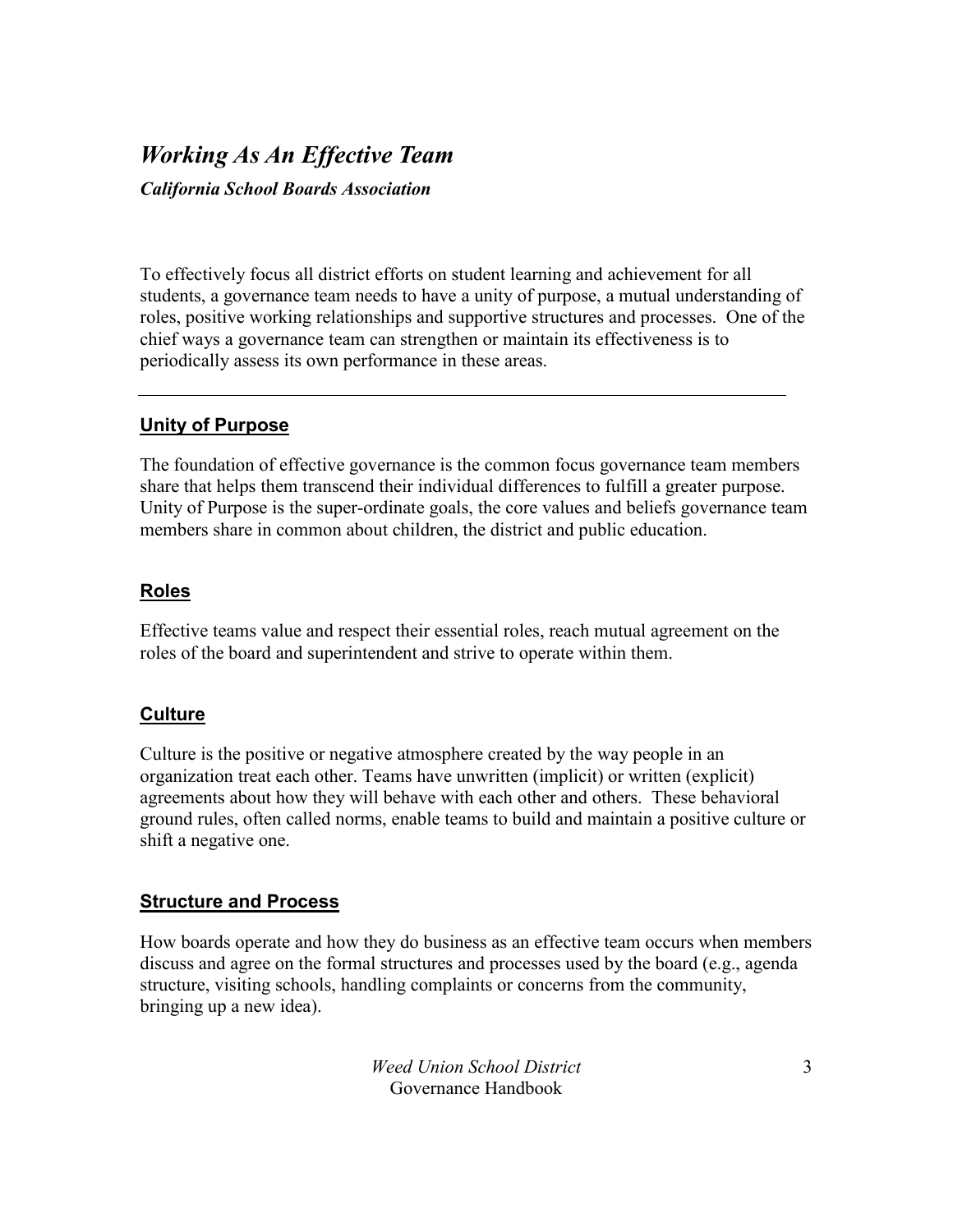### *UNITY OF PURPOSE*

**Unity of Purpose is a common focus, super-ordinate goals, the values and beliefs governance team members share in common about children, the district and public education that help them transcend their individual differences to fulfill a greater purpose.**

**–CSBA**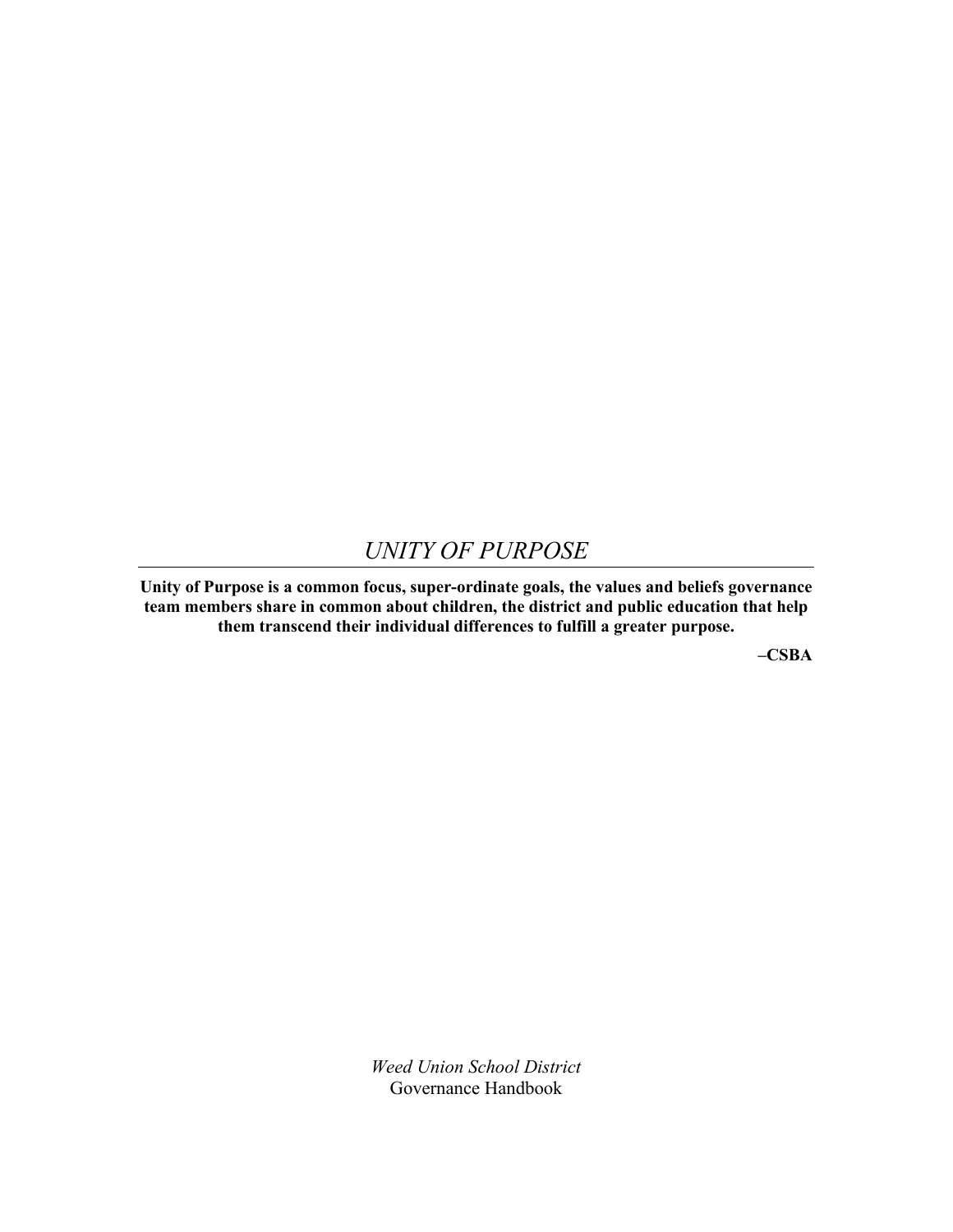## *Weed Union Governance Team*

#### *Who Are We?*

The Weed Union Governance Team (Board & Superintendent) members are leaders who care about our students, the school district and our community. We are people who are committed to public education and understand the role education plays in sustaining our democratic society. We represent the entire community: children, parents, staff, businesses, and all community members. We hold the interest of ALL the children in trust. We have been chosen to provide educational leadership to the district and to see that the mission of the district is achieved. Even though we bring our individual perspectives and experiences to the table, we are committed to developing collective understanding, making informed decisions and operating as a unified team.

### *What Is Our Purpose?*

We are a leadership team, responsible for the realization of the mission of our District while being fiscally responsible with the public monies in our trust. We consider the future, as well as the present and maintain our focus on our mission, vision and goals that were developed through inclusive processes. We have the responsibility to do the best job we can for our students within the state and federal requirements, and to see that our students graduate from our schools able to become responsible citizens. We see that the necessary resources are available to our staff to do the work we expect of them. We inspire, engage and inform our staff and community about education issues on behalf of our students, our district, our teachers and public education.

### *To Whom Are We Responsible?*

We are responsible to our **children** to provide the best possible education in a safe, nurturing, challenging learning environment. We are responsible to district staff to provide necessary resources and a safe, supportive, challenging work environment. We are responsible to parents to provide a free public education for their children in an environment that is physically and emotionally safe for the children and their families, and to provide avenues for their involvement in their children's education. We are responsible to our voters and taxpayers (to provide a high quality of education in our schools so the community is perceived as a good place to live) to use public funds efficiently and effectively. We are responsible to our entire community to keep them informed and help them understand the benefits of our educational system whether or not they have children in our schools. We are responsible to the state and federal government to obey the law, to be informed and to keep other elected officials informed about the effect of legislation on our district, and to advocate on behalf of our children, the teaching profession and our schools. We are responsible to the other members of our team to come to meetings prepared, to be interested and informed, to be committed to our work, and to be respectful and honest in our interactions.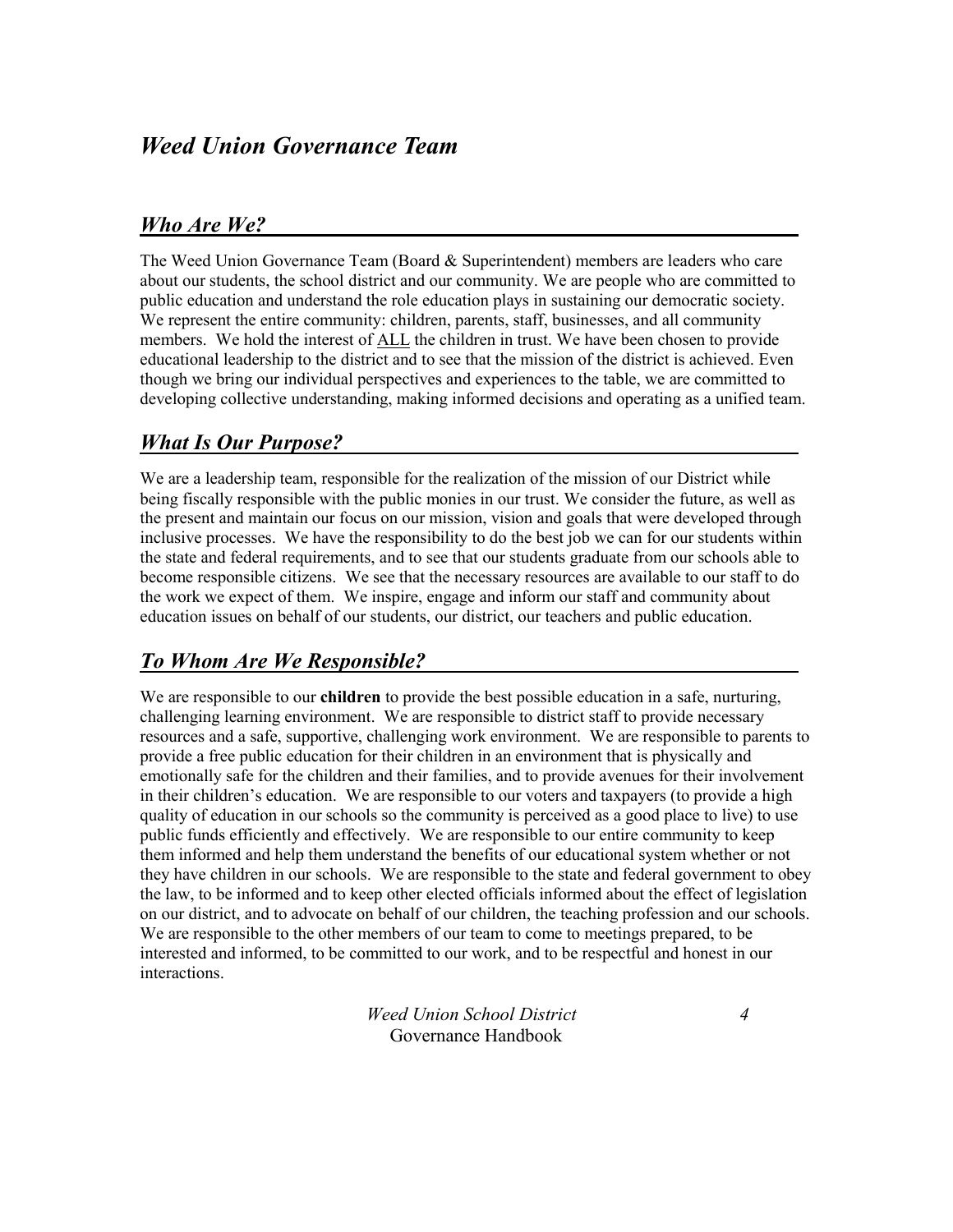## *GOVERNANCE ROLES AND RESPONSIBILITIES*

**Effective teams value and respect their essential roles, reach mutual agreement on the roles of the board and superintendent, and strive to operate within them.**

**–CSBA**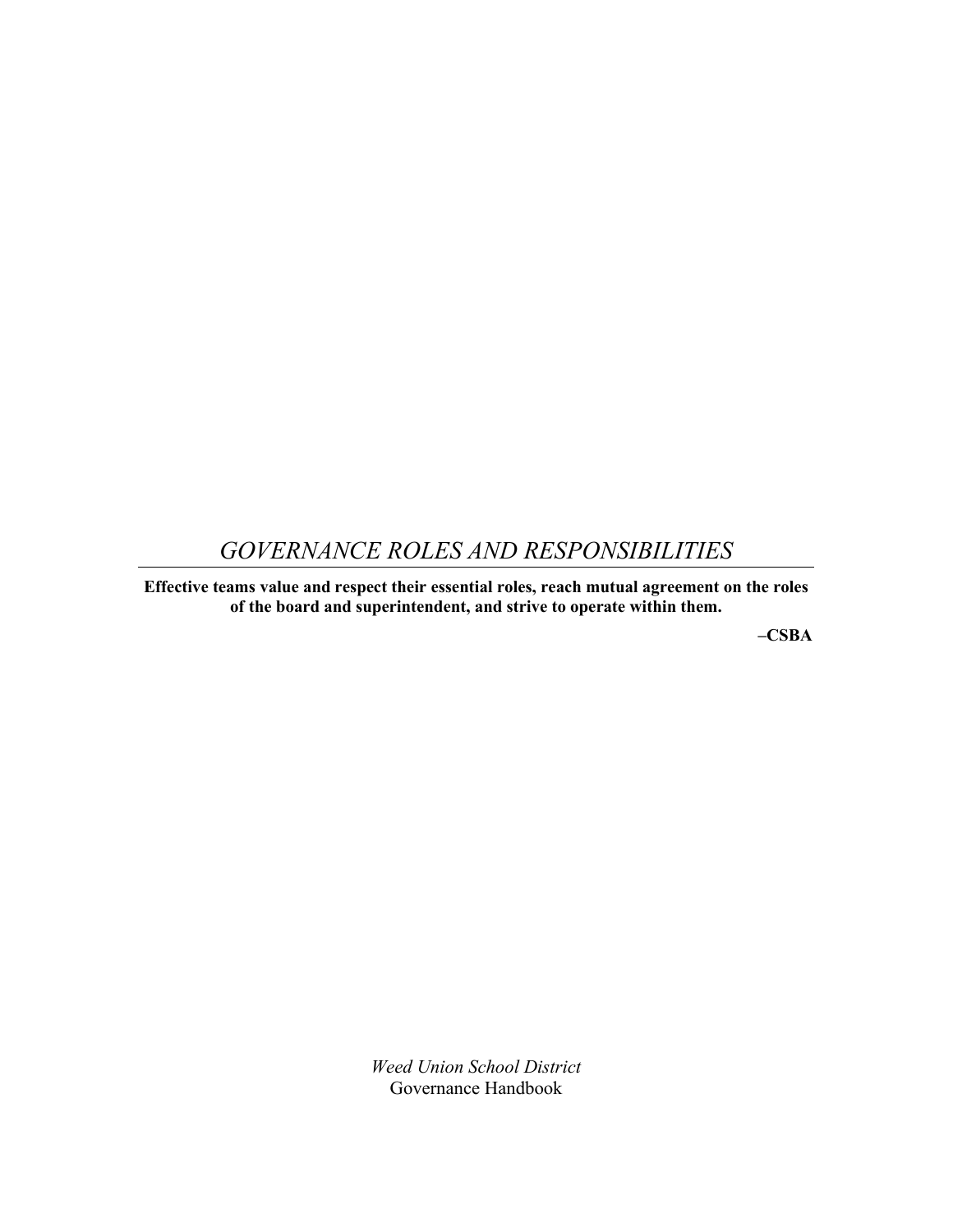# *A Discussion of WUESD Roles and Responsibilities*

*California School Boards Association*

#### *Effective teams value and respect their essential roles, reach mutual agreement on the roles of the board and superintendent, and strive to operate within them.*

There are important distinctions to be made between the board's role and that of the superintendent and staff. The board and superintendent must team together to ensure a district has effective leadership. Just as board members should govern and not manage a school district, superintendents should not administer a district in isolation from the representatives whom the public has entrusted with the schools. School board 'trustees" are the representatives of the people, elected to ensure a community's schools educate the community's children in accordance with the wishes of the local community.

Board members have collective, not individual authority. Authority to make decisions is only granted to the board as a whole. The full board gives direction to the superintendent, most commonly at board meetings. Individual board members do not have the authority to direct the superintendent, unless otherwise agreed to by the board and superintendent.

The role of the school boards is not to run the schools, but to see that the schools are well run. When a board member inadvertently takes over the staff role, he is in essence vacating his board seat and effectively undercutting his ability to govern. He is forfeiting his ability to hold the superintendent responsible for the way the board's policy direction is translated into action by the professional staff.

> *Weed Union School District*  Governance Handbook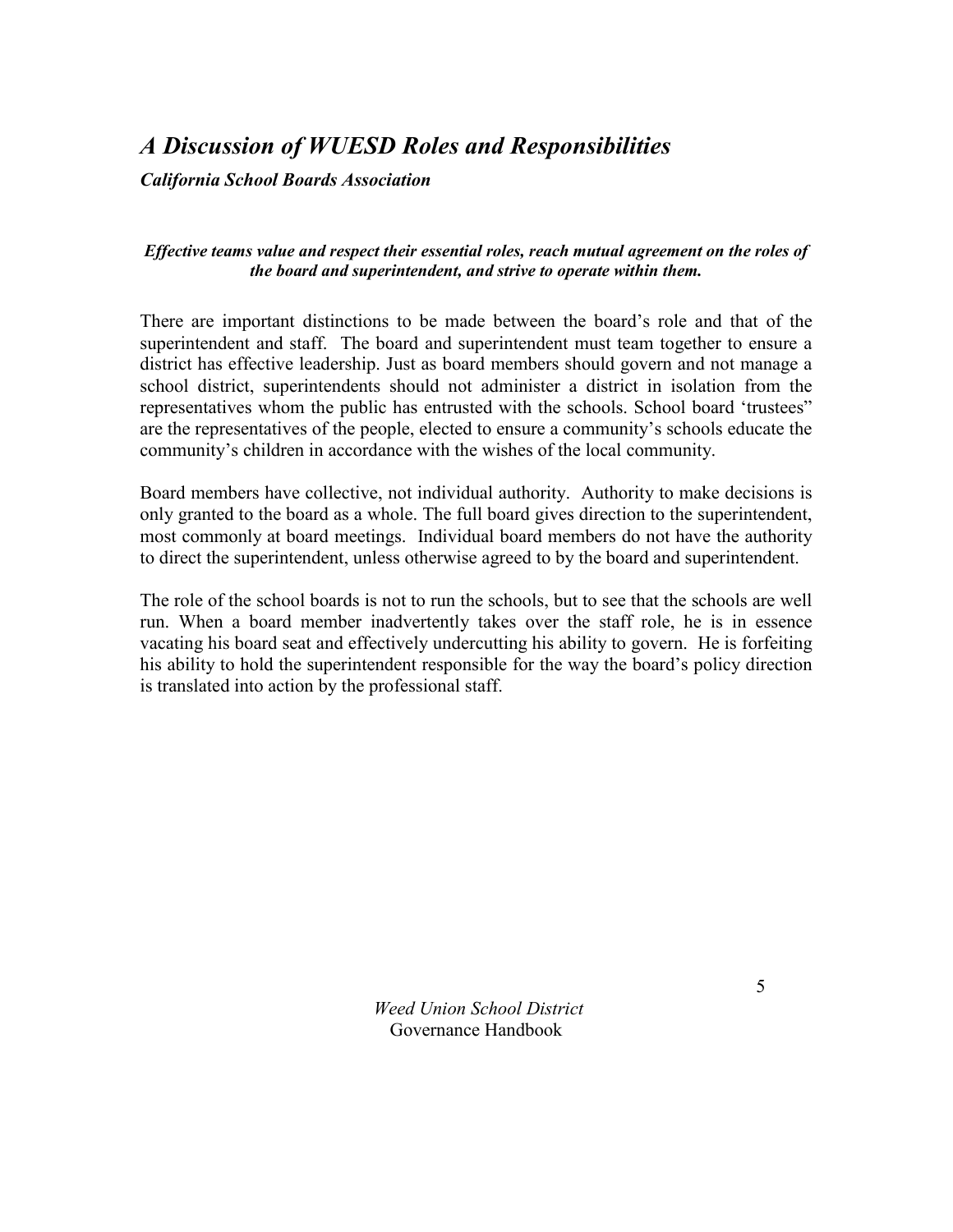# *To The Weed Union Governance Team Effective Governance Means...*

- The board collectively setting the direction for the district.
- Keeping district efforts focused on student learning.
- Creating a climate of excellence by:
	- providing the necessary resources so students and staff can be successful,
	- supporting students and staff through our behaviors and actions,
	- holding the system accountable by establishing clear expectations for students and staff, instituting and consistently following fair evaluation processes, and requiring changes as necessary, and
	- providing community leadership on behalf of students, the district and public education.
- Being good stewards of district finances and communicating about the budget and budget processes with the community by:
	- leveraging the funds we have to create a climate of excellence
	- spending this year's money effectively, and
	- budgeting wisely for future years
- The board and superintendent have a respectful, productive working relationship based on trust and open communication.
- The superintendent and staff translate the board's direction into action.
- Communicating to the entire community about the role of the board and what "governance" is.
- Maintaining open, two-way communication with all stakeholders about district programs, activities, challenges and accomplishments.

*Weed Union School District Governance Handbook*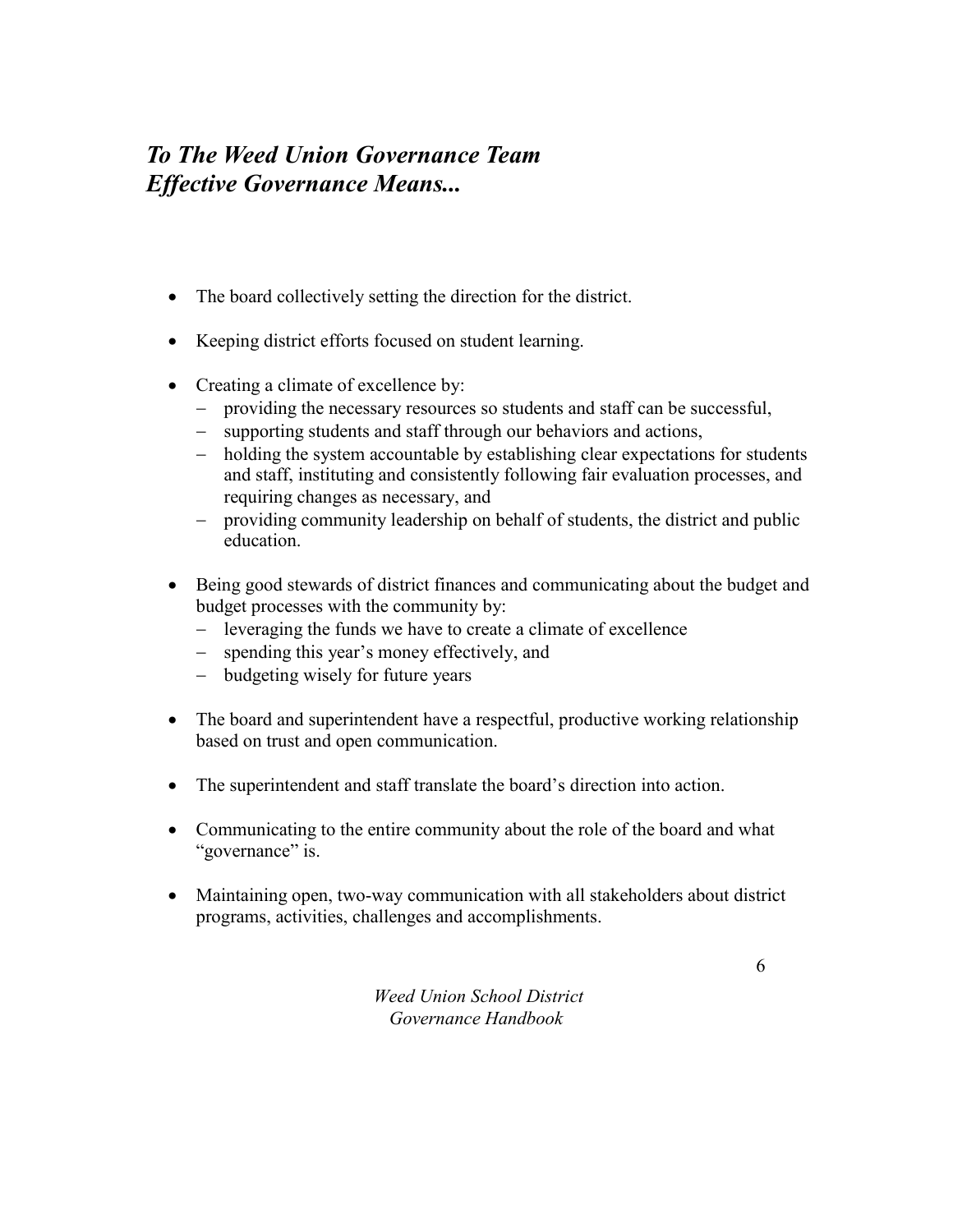# *What the Board Needs From the Superintendent to be Successful*

- Professionalism, calm in storm, focus on results
- Consistency of performance; appropriate timely response
- Act as Cheerleader for Weed Elementary
- Brilliant creativity; to try new things
- Direction on what trustees need to know
- Type of information Board needs from Superintendent regarding information that the public may see or hear. Major not minor stuff
- Recommendations that blend data, research issues and professional expertise
- More thorough explanation of information presented in the board packet
- No surprises
- Respect for each other's feelings; check assumptions with trustees
- No monthly meeting with trustees
- To understand that just because I (trustee) do not call doesn't mean I'm not involved
- Foster open communication with the community. Superintendent has an open door policy. Contact may be made by email, phone, appointment or drop in
- Communicate with the public with specific focus on addressing the image of the district by writing a monthly news column regarding the school
- Balance with personal life

*Weed Union School District*  Governance Handbook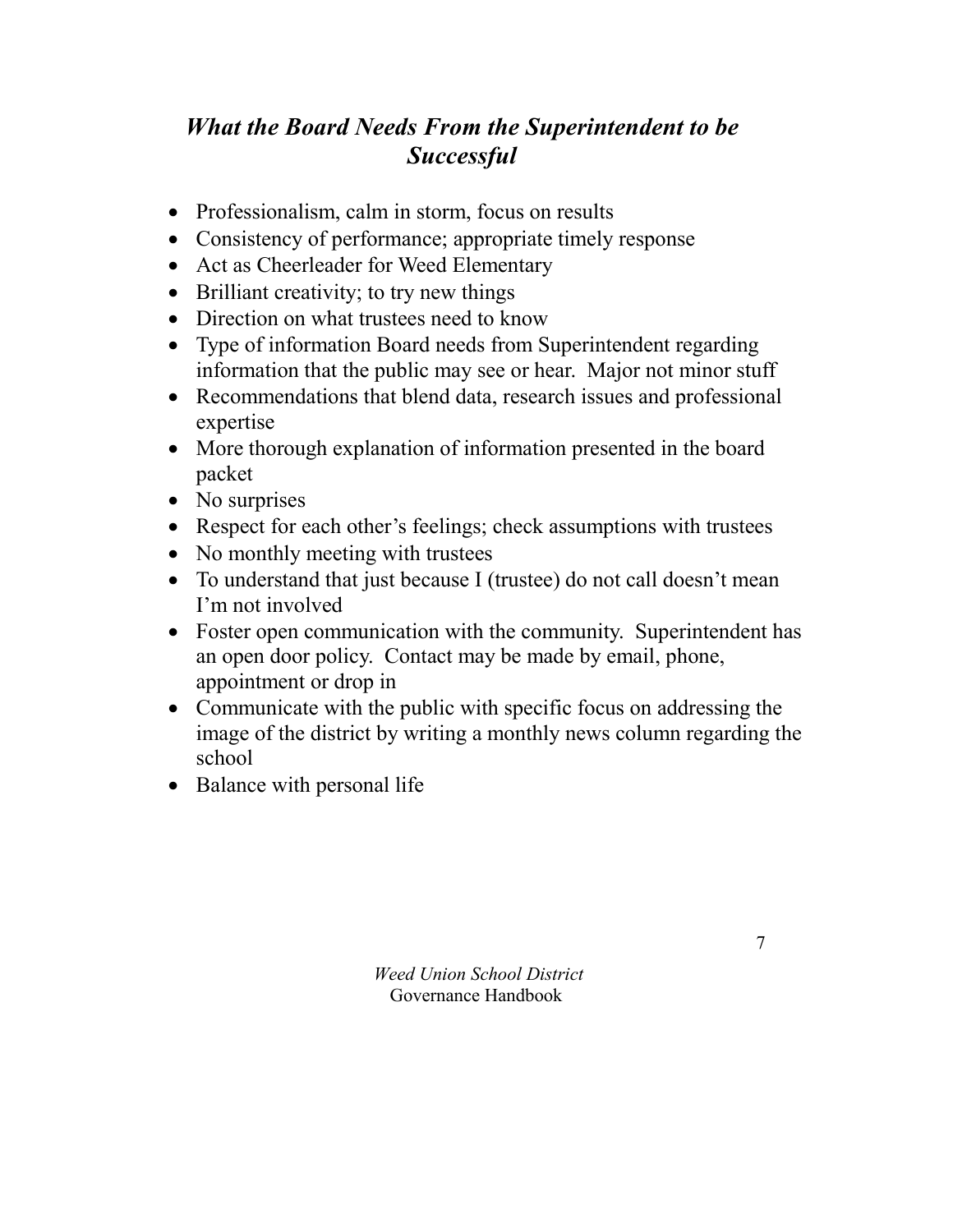# *What the Superintendent Needs From the Board to be Successful*

- Clear direction from Board while respecting my professional expertise
- To allow me to 'dream' and share these dreams with trustees in the Friday letter. I will be specific about expectations for a response to ideas within a span of five days before board meeting
- To try new things
- $\bullet$  Rein me in support innovation with reality and resources
- Confidentiality
- Respect for each other's feelings
- No surprises
- Check assumptions with Superintendent
- Board leadership within the community

*Weed Union School District*  Governance Handbook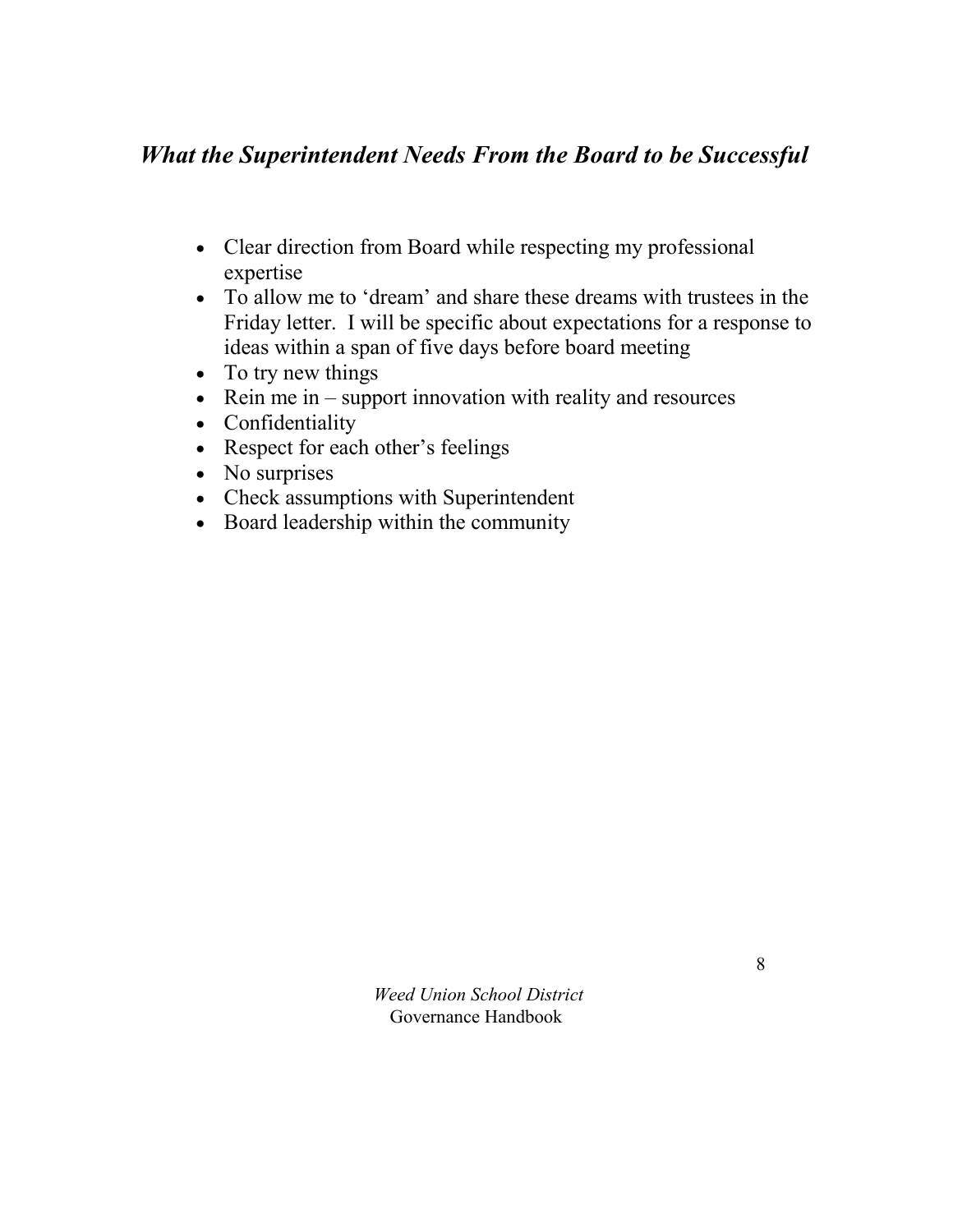### *POSITIVE GOVERNANCE TEAM CULTURE*

**Culture is the positive or negative atmosphere created by the way people in an organization treat each other. Teams have unwritten, (implicit), or written, (explicit), agreements about how they will behave with each other and others. These behavioral ground rules, often called norms, enable teams to build and maintain a positive culture or shift a negative one.**

**–CSBA**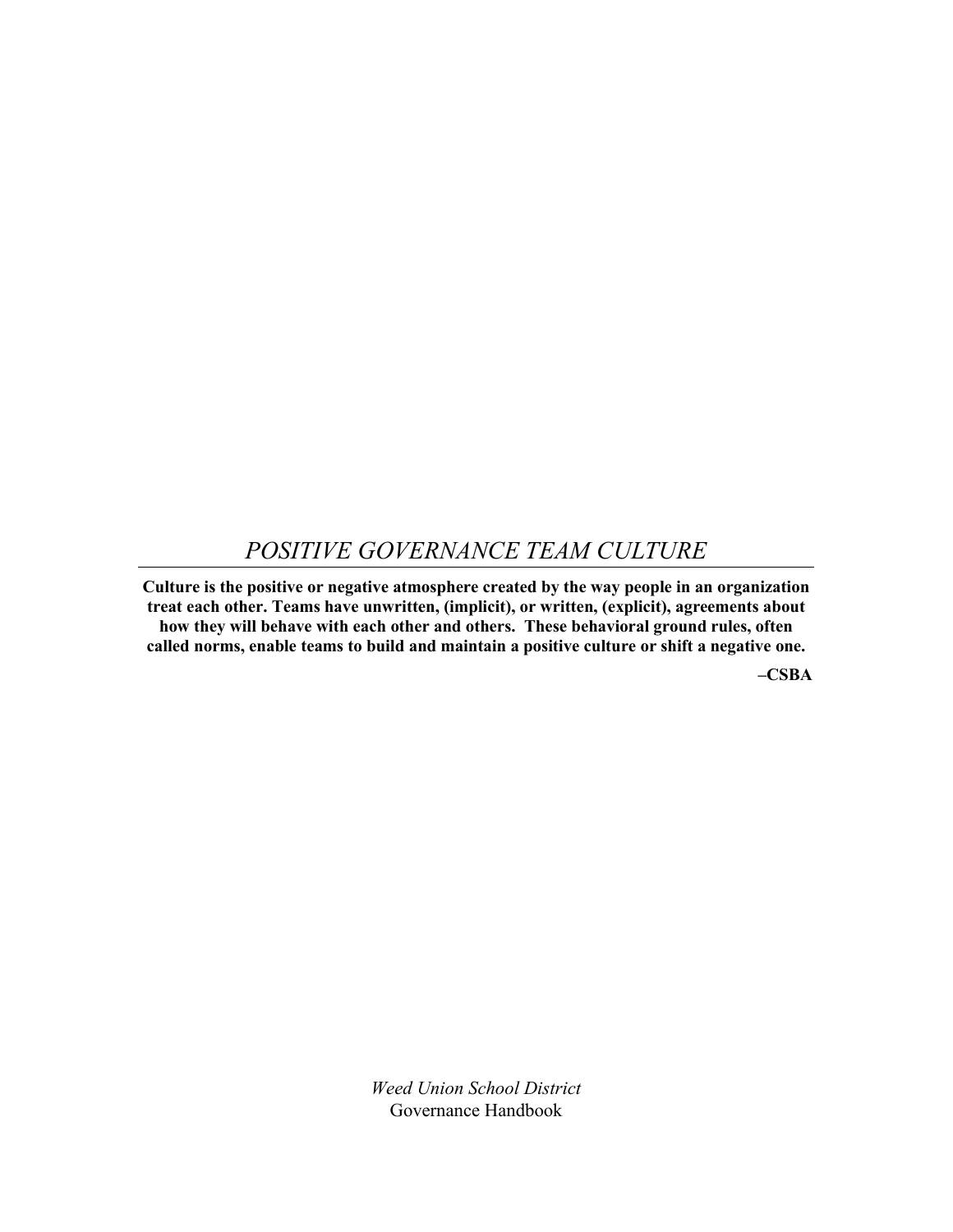# *The Legacy We Want to Leave*

We want to leave a district where:

- There is fiscal stability
- Decisions are made for the students of the past and future
- There are budget parameters
- There is a collaborative culture where the interest of the students is paramount
- All the decisions of today will stand the scrutiny of the future
- District campus is safe, secure and clean
- WUESD is a model district for academia
- The most professional staff are hired

*Weed Union School District*  Governance Handbook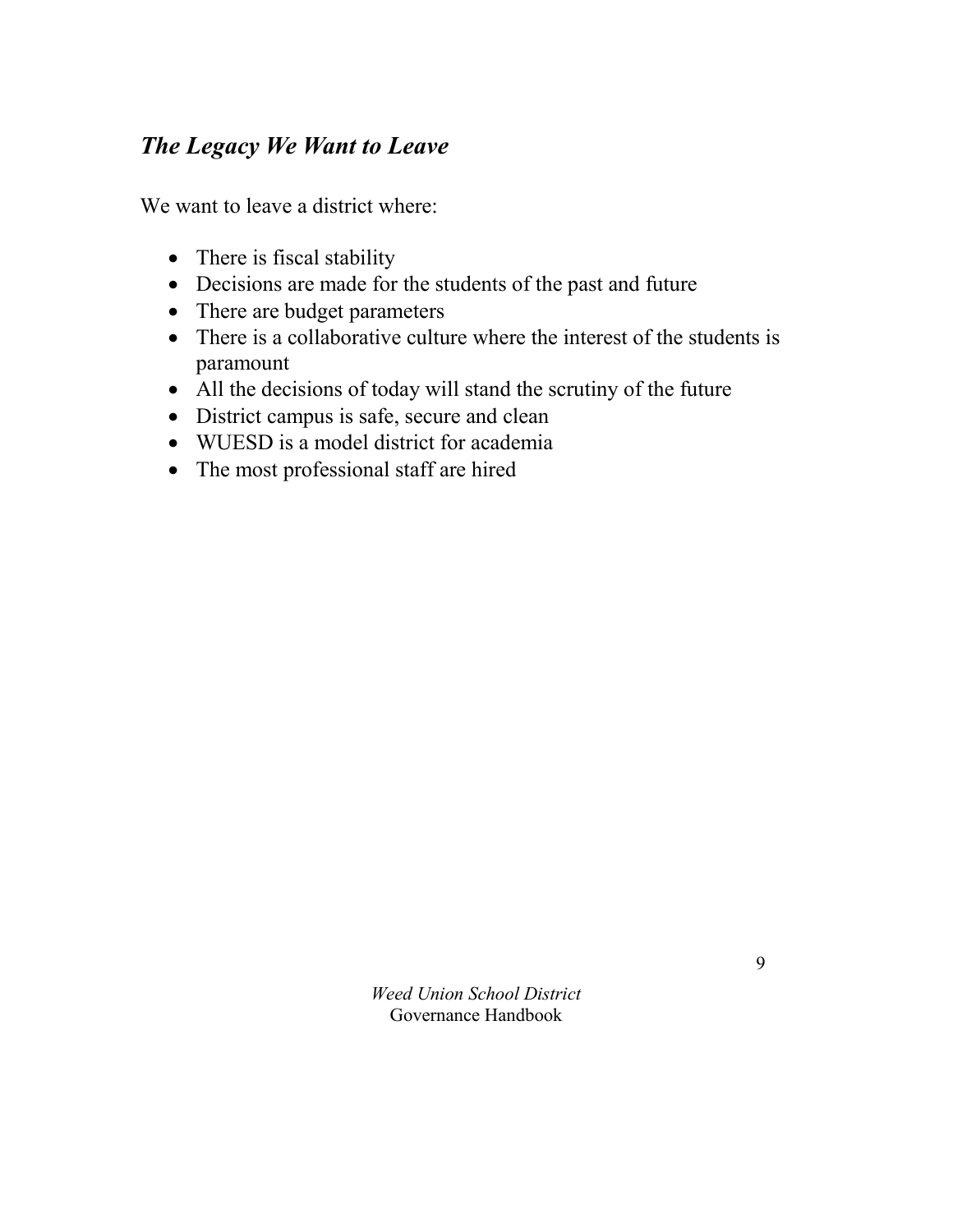# *Weed Union Elementary Team Norms and Meeting Guidelines*

- Closed Session to be held from 6:00 to 7:00 pm
- Administrators to be prepared in advance of meeting
- Base decisions on how all children benefit
- Respect for ourselves and others
- Open to ideas of others
- Agree to disagree not to be disagreeable
- Come prepared for meetings
- No surprises
- Maintain confidentiality
- Address the issues, not personalities
- Collectively support final decisions
- Remind the public that this is a business meeting being held in public – not a public meeting
- Establish protocol that the public speaks during the Public Comment time listed on the agenda
- Consistent Board Member attendance at Board meeting is expected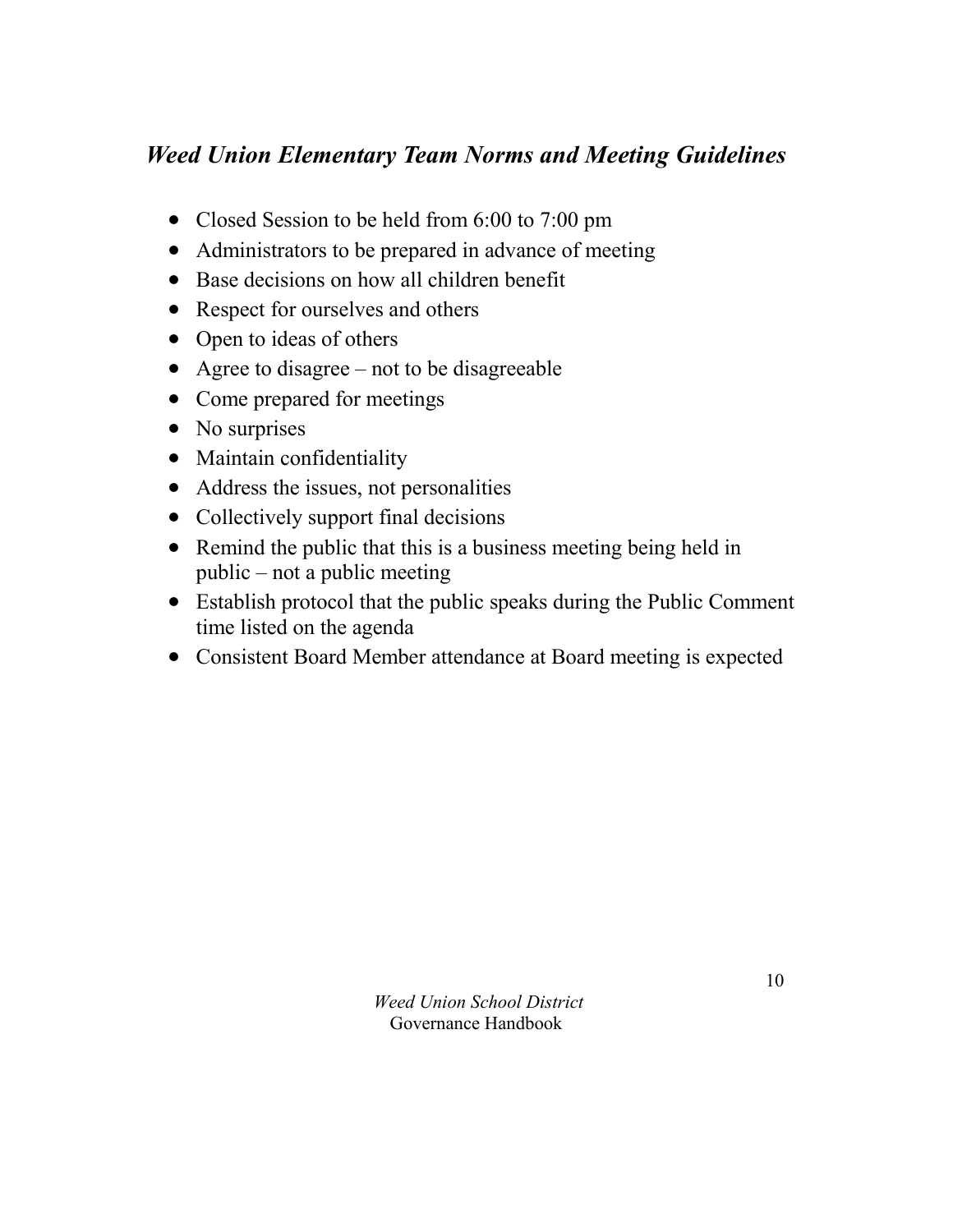# *The Behaviors By Which Our Team Is Characterized*

#### *We agree to:*

- Work together as Governance Team members to be supportive of the roles each carry out.
- Demonstrate civility in all our interactions with others.
- Demonstrate competence in the jobs we are assigned.
- $\bullet$  Have an open-mind not come to the table with a particular agenda.
- Speak with a common voice, stay on message, and communicate the same things about our agreed upon strategic goals and other important district issues.
- Provide opportunities so that all voices are heard.
- Frame topics for the community so that we are able to stay on task.
- Operate within our own parameters for meeting behavior.
- Provide accurate information to the public prior to our meetings.
- Encourage school leaders to voice opinions in a positive manner.
- Always model open, positive communication and listen without being defensive.
- Take the time to celebrate together.

*Weed Union School District*  Governance Handbook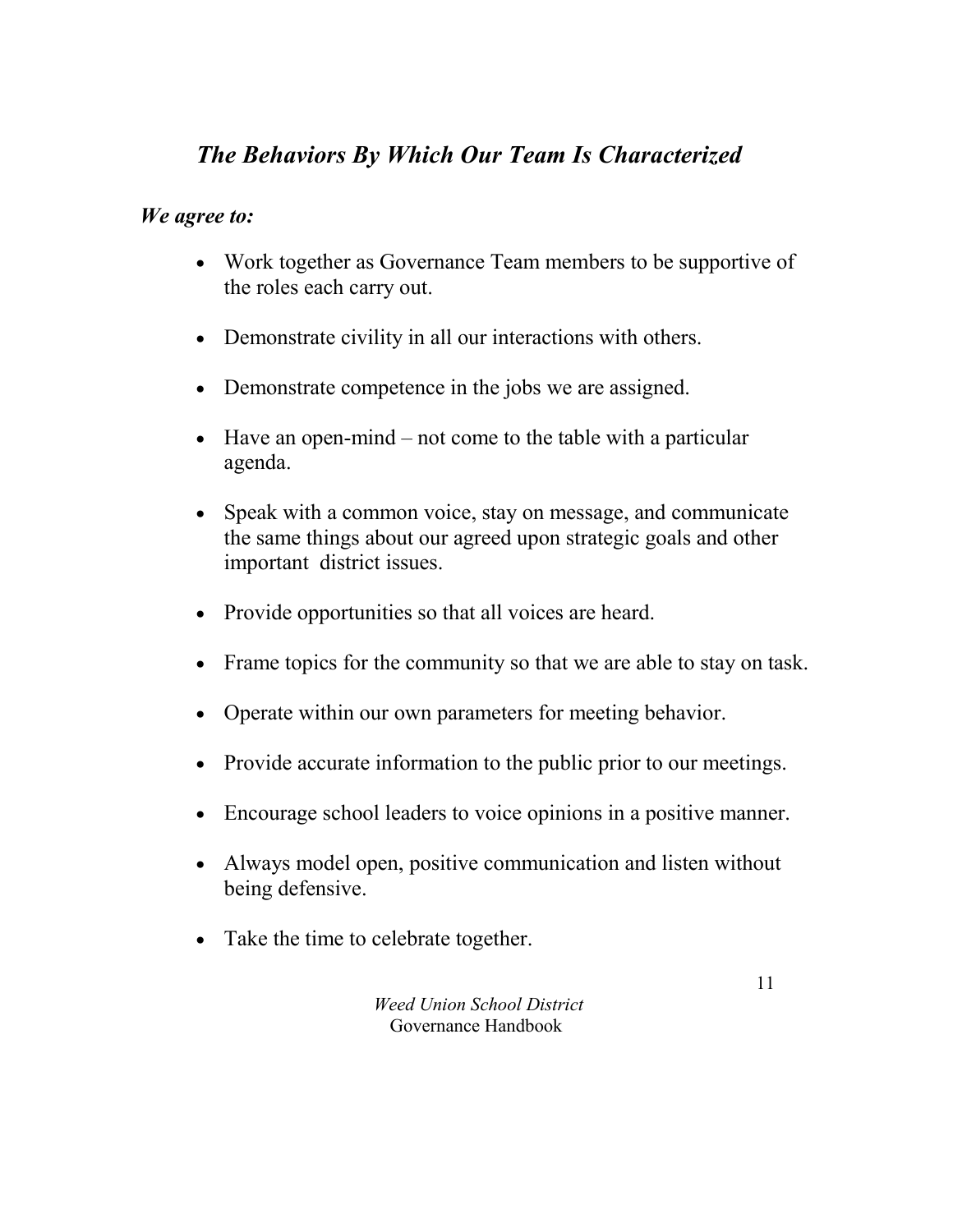### *SUPPORTIVE STRUCTURES AND PROCESSES*

**Effective teams discuss and agree on the formal structures and processes used by the board and superintendent in their functioning as a team (e.g., agenda structure, visiting schools, handling complaints or concerns from the community, bringing up a new idea, how to handle complex community issues); how boards operate, how they do business.**

**–CSBA**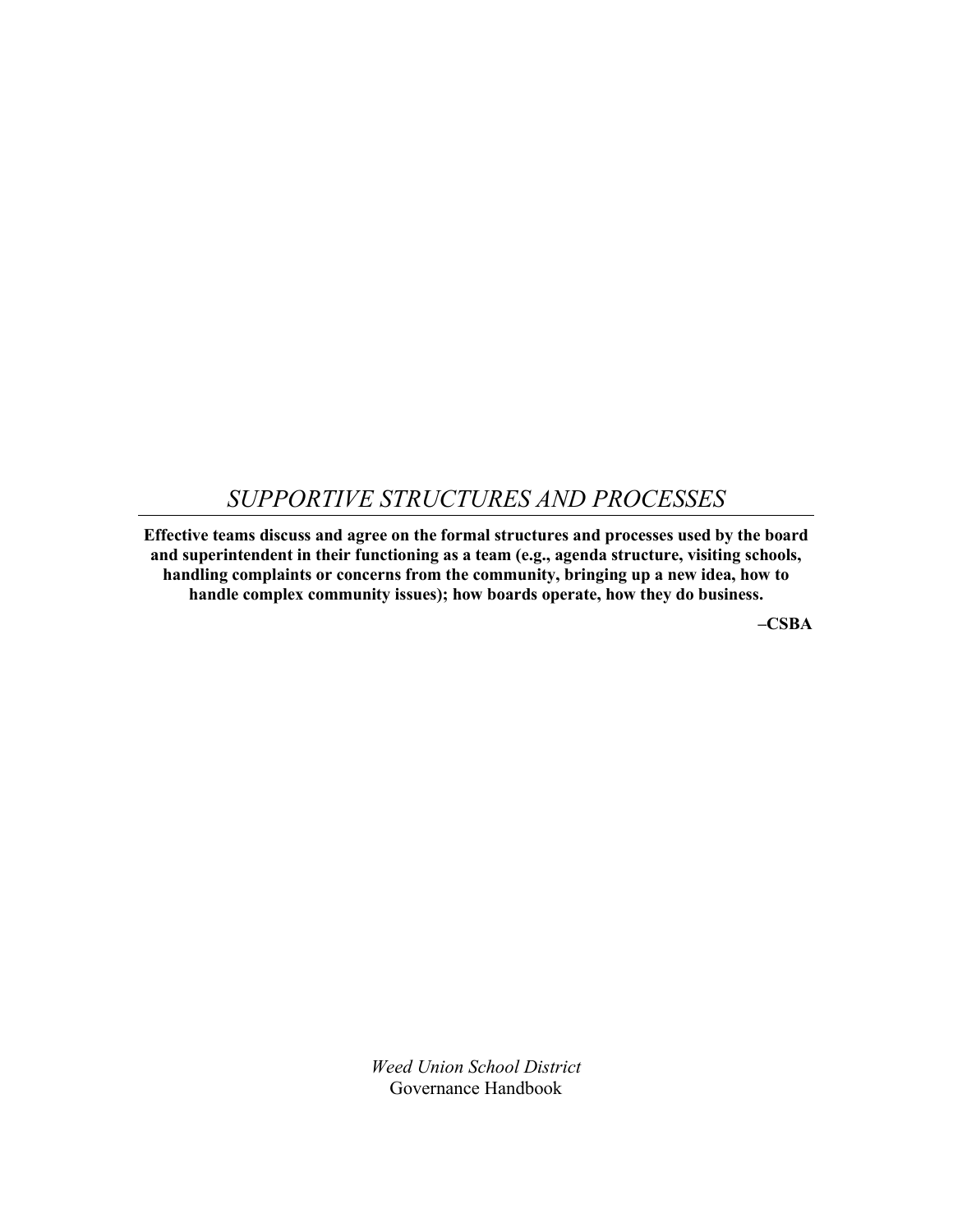# *Orientation of Prospective Board Members*

#### **Key Points to Discuss with Prospective Board Members:**

- Board members don't run the district but see that the district is well run.
- The board operates as a "body" when making decisions and then stands behind those decisions as staff carries out the work.
- The board serves **all** students at **all** school sites.
- Be prepared to answer questions about:
	- Time commitment
	- Culture of the board as a collaborative, consensus building unit
	- Governance Team Core Values and Beliefs
	- Culture of the district
	- District Mission and Goals
	- Where to get district specific information
- Encourage prospective board members to attend board meetings.
- Inform prospective board members about:
	- the Governance Team Handbook
	- the District Policy Book
	- $-$  the District Budget
	- $-$  the Brown Act
	- New Board Member Orientation at CSBA Annual Conference
- FYI: Board members rarely receive kudos.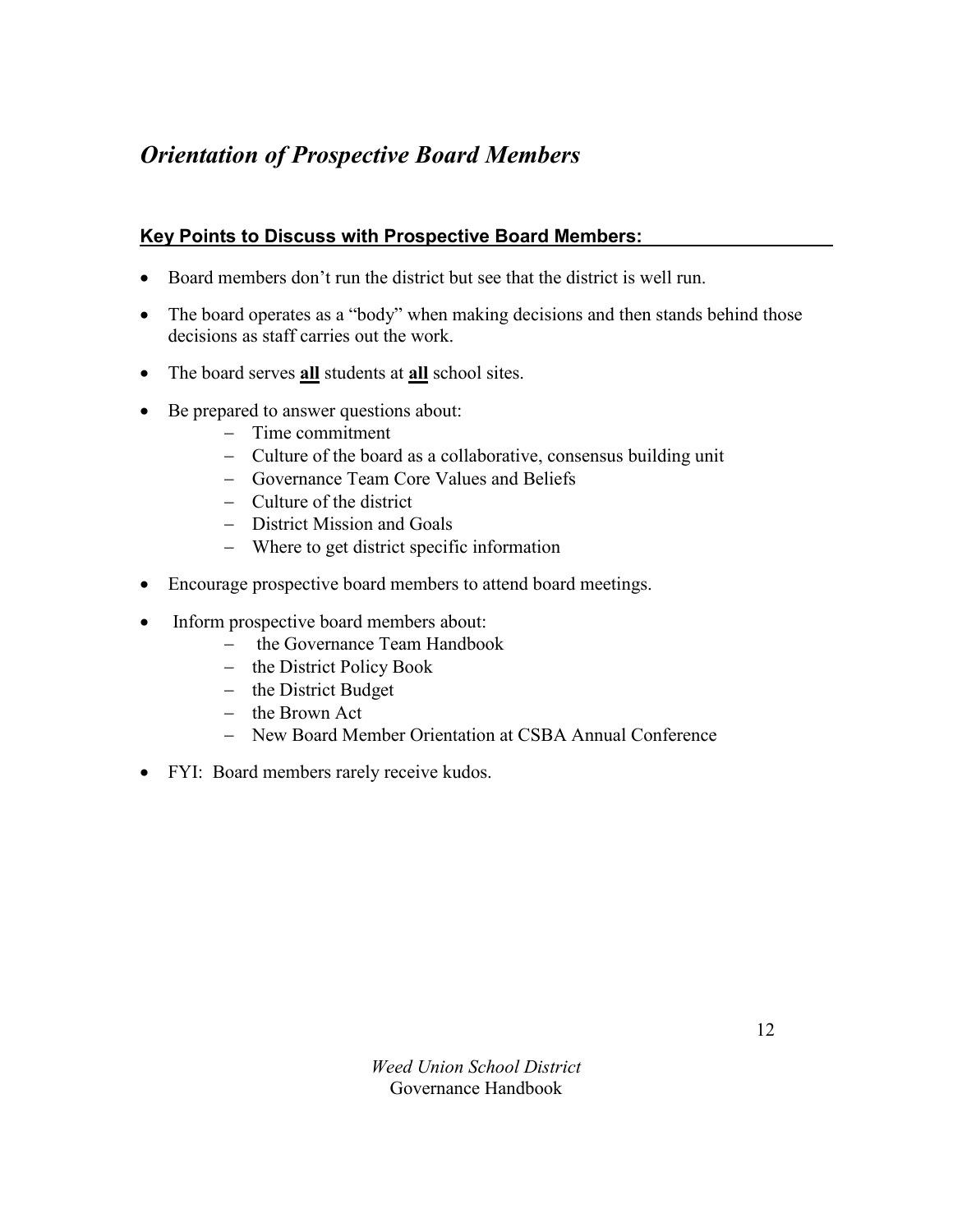### *Protocols and Procedures to Facilitate Governance Leadership*

| <b>ISSUE</b>                                                                                     | <b>PROTOCOL</b>                                                                                                                                                                                                                                                                                                                          |
|--------------------------------------------------------------------------------------------------|------------------------------------------------------------------------------------------------------------------------------------------------------------------------------------------------------------------------------------------------------------------------------------------------------------------------------------------|
|                                                                                                  |                                                                                                                                                                                                                                                                                                                                          |
| <b>Board/Staff</b><br>Communication<br>Questions of teaching staff outside<br>of Board Meetings. | Trustees will call the Superintendent with questions or<br>requests for information. The Superintendent will direct a<br>Trustee to the appropriate staff member for answers.<br>The exception to this process is when there are questions<br>about warrants. The Business Manager will be contacted<br>directly with warrant questions. |

| <b>ISSUE</b>                                          | <b>PROTOCOL</b>                                                                                                                                                                                                                        |
|-------------------------------------------------------|----------------------------------------------------------------------------------------------------------------------------------------------------------------------------------------------------------------------------------------|
|                                                       |                                                                                                                                                                                                                                        |
| <b>Handling Complaints in the</b><br><b>Community</b> | When approached by a community member with an issue.<br>$\bullet$<br>or concern, board members will listen openly and repeat<br>back, question, or paraphrase to ensure understanding of<br>the issue or concern.                      |
|                                                       | The trustee will explain that the district has complaint<br>$\bullet$<br>policies in place and if appropriate, will let the community<br>member know what the complaint policy is and how they<br>may access the process or procedure. |
|                                                       | Trustees will strive to ensure a community member feels<br>heard and empower with next steps. Board members will<br>use judgment in responding, being mindful of their role in<br>judicial review.                                     |
|                                                       | The Trustee will communicate the community member's<br>$\bullet$<br>complaint, issue or concern, to the Superintendent.                                                                                                                |

| <b>ISSUE</b>                                  | <b>PROTOCOL</b>                                                                                                                                                                                                                                                                                                                                              |
|-----------------------------------------------|--------------------------------------------------------------------------------------------------------------------------------------------------------------------------------------------------------------------------------------------------------------------------------------------------------------------------------------------------------------|
|                                               |                                                                                                                                                                                                                                                                                                                                                              |
| <b>Handling Complaints of</b><br><b>Staff</b> | When approached by a staff member with an issue or<br>concern, board members will listen openly or paraphrase<br>to ensure understanding of the issue or concern.                                                                                                                                                                                            |
|                                               | Trustees will remind staff of the complaint process and the<br>$\bullet$<br>role of the individual board members.                                                                                                                                                                                                                                            |
|                                               | The school board is likely to become the "court of last"<br>$\bullet$<br>resort" in personnel issues, so board members agree to be<br>extremely careful not to become involved in personnel<br>issues. In order to be able to give these situations an<br>impartial hearing, board members must not have been<br>engaged in the situation at an early stage. |
|                                               | The Trustee will communicate the staff member's<br>complaint, issue or concern, to the Superintendent.<br>Wood Union School District<br>12                                                                                                                                                                                                                   |

*Weed Union School District* 13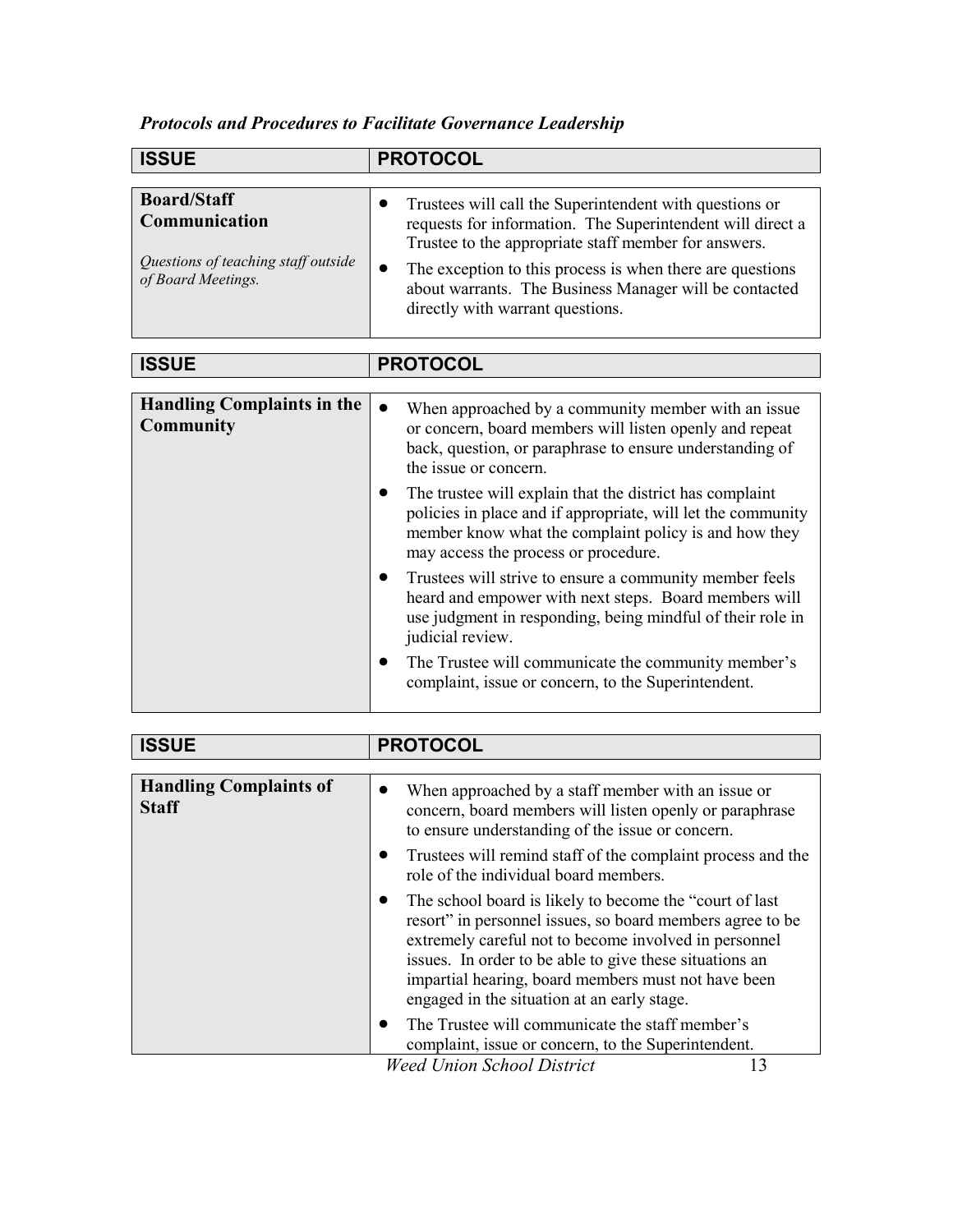| <b>ISSUE</b>          | <b>PROTOCOL</b>                                                                                                                                                                                                                                                                                                                                                                                                                                                                              |
|-----------------------|----------------------------------------------------------------------------------------------------------------------------------------------------------------------------------------------------------------------------------------------------------------------------------------------------------------------------------------------------------------------------------------------------------------------------------------------------------------------------------------------|
|                       |                                                                                                                                                                                                                                                                                                                                                                                                                                                                                              |
| <b>Role in Public</b> | • Trustees represent the board in what they say and do<br>and will set an example of professionalism.<br>Trustees will strive to educate the public about their<br>$\bullet$<br>role as public servants, entrusted with the education<br>of all the children of the community.<br>Trustees will make visible their dedication and<br>$\bullet$<br>commitment and clarify their authority as one of five<br>in all decisions and actions.<br>Confidentiality will be maintained at all times. |

#### *Protocols and Procedures to Facilitate Governance Leadership*

#### **How do we want to be perceived?**

- Pro-active
- Visionary
- Humble
- Appropriately Motivated
- Civic Servants
- Student-centered
- Influential/not controlling
- Committed/Dedicated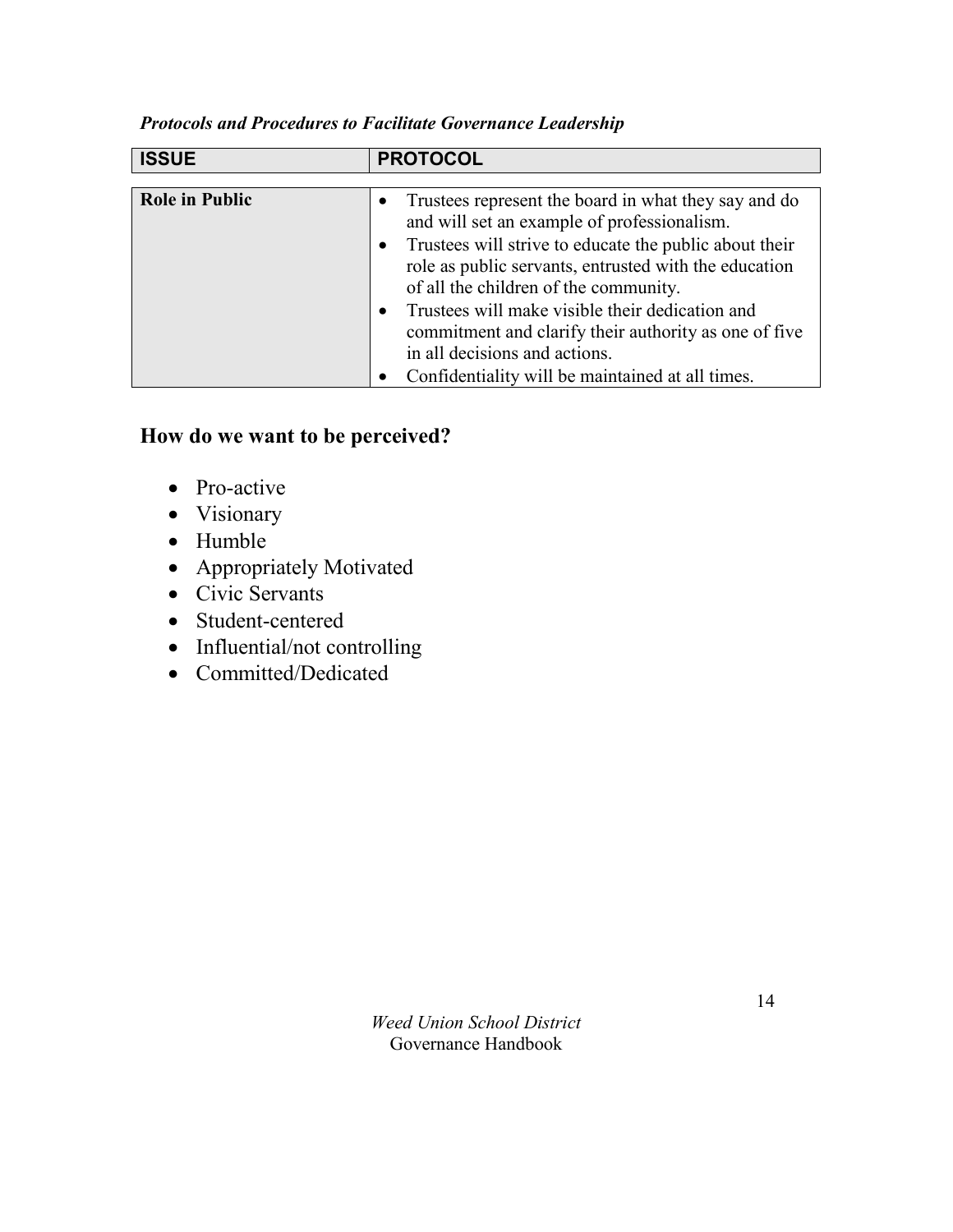### *CARRYING OUT RESPONSIBILITIES AND JOBS*

**Working as the governance team, the superintendent and board leverage the efforts of the professional staff by setting a direction for the district reflective of the community's wishes for its children, by creating a supportive framework for action in the district, by supporting the staff and students as district work is being carried out, by holding the system accountable through mutually agreed upon mechanisms, and by providing community leadership for children, district schools and public education.**

**–CSBA**